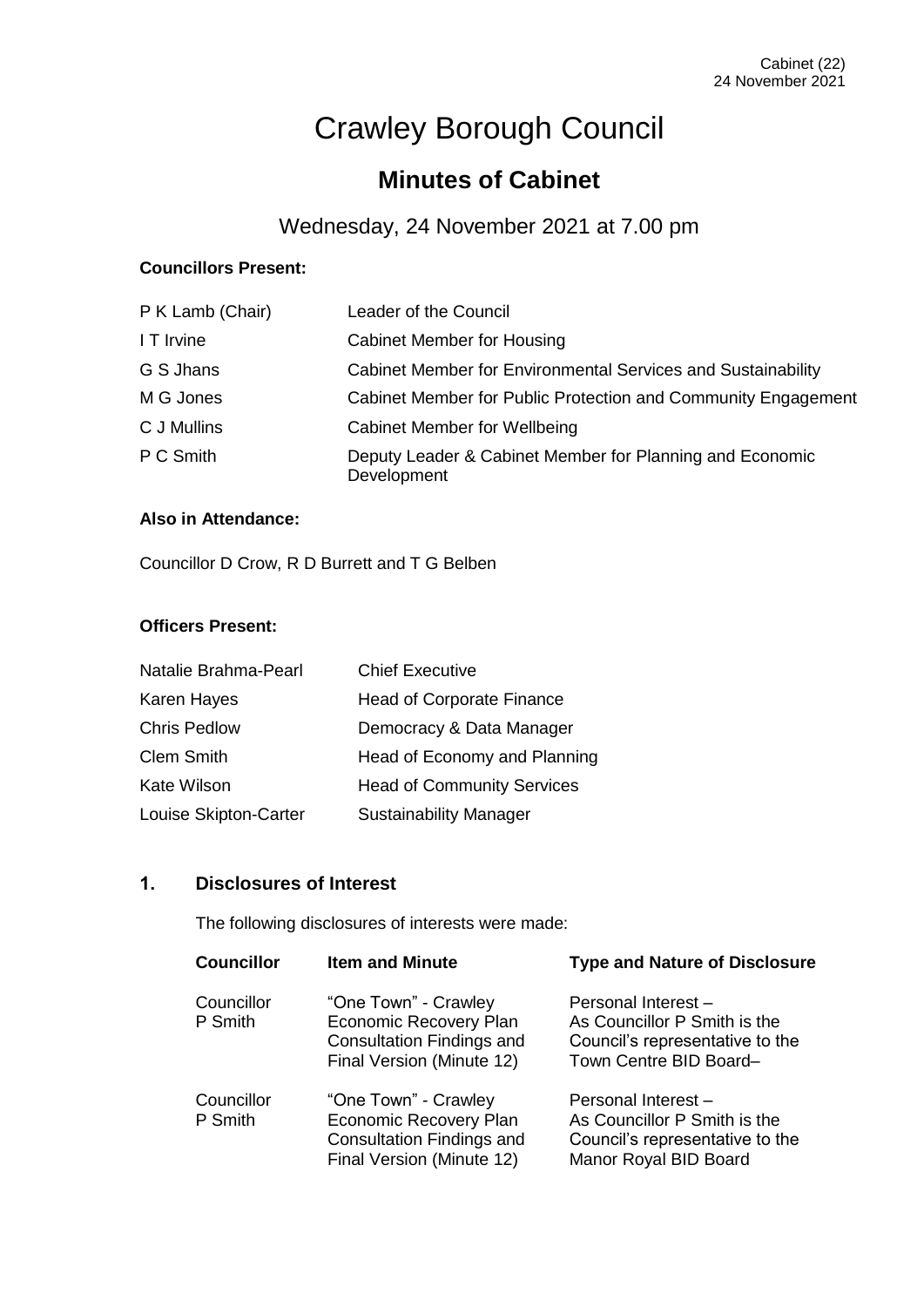**Councillor** P Smith

Crawley Innovation Centre – Draft Business Case (Minute 15)

Personal Interest – As Councillor P Smith is the Council's representative to the Manor Royal BID Board

# **2. Minutes**

The minutes of the meeting of the Cabinet held on 29 September 2021 were approved as a correct record and signed by the Leader.

# **3. Public Question Time**

#### Q1. Dawn Corrie (Bewbush)

*I have a special interest in climate change, and it is the biggest issue for the world and should be at the heart of everything the Council and the Government does. My questions, relating to the report on the agenda (Climate Emergency Action Plan) are whether it would be possible to talk to Councillors over the outcome of COP climate change conference and how the target with your Action Plan for 2050 should as a result be changed based on the view of the IPCC?* 

Councillor Jhans – (Cabinet Member for Environmental Services and Sustainability)

*The target to reduce carbon emissions generated by Council activities by at least 45% by 2030 and to zero by 2050, those targets were the minimum, and the Council should and would be striving to meet them as early as possible. When the targets were set in 2019 there was a lot of to-ing and fro-ing as to what the targets should be, however it was realised that there was the need for a lot of feasibility studies to take place to fully understand the implication, including the likely cost to achieve net zero and then plan how that could be funded along with our other services.*

#### Q1. Supplementary Question –

*I understand it not cheap, but the consequences for Crawley residents and for the world such as climate refugees migrating cannot be underestimated. Please take this subject matter seriously and prioritise finances on this. Let me talk to Councillors on this matter.*

Councillor Peter Lamb – (Leader of the Council)

*As a Council we are legally required to have a balance budget and provide services to our residents. We can't spend what we don't have, the Council is doing what it can to meet the proposed targets and to exceed through targets. But we have not costed at lot of the elements within the action plan and we might have to stop or reduce some service to fund the action plan. However residents need to come on the journey with us so they understand the sacrifice required. Otherwise there is an election 3 out of 4 years and they can then change the administration who may not do it full stop.*

Councillor Jhans – (Cabinet Member for Environmental Services and Sustainability)

*We as the Cabinet and the Council are taking this seriously. Within the action plan is that requirement to have a communication strategy and I'm more than happy to discuss this with you on how we engage with our residents and get across your passion on the importance of climate change.*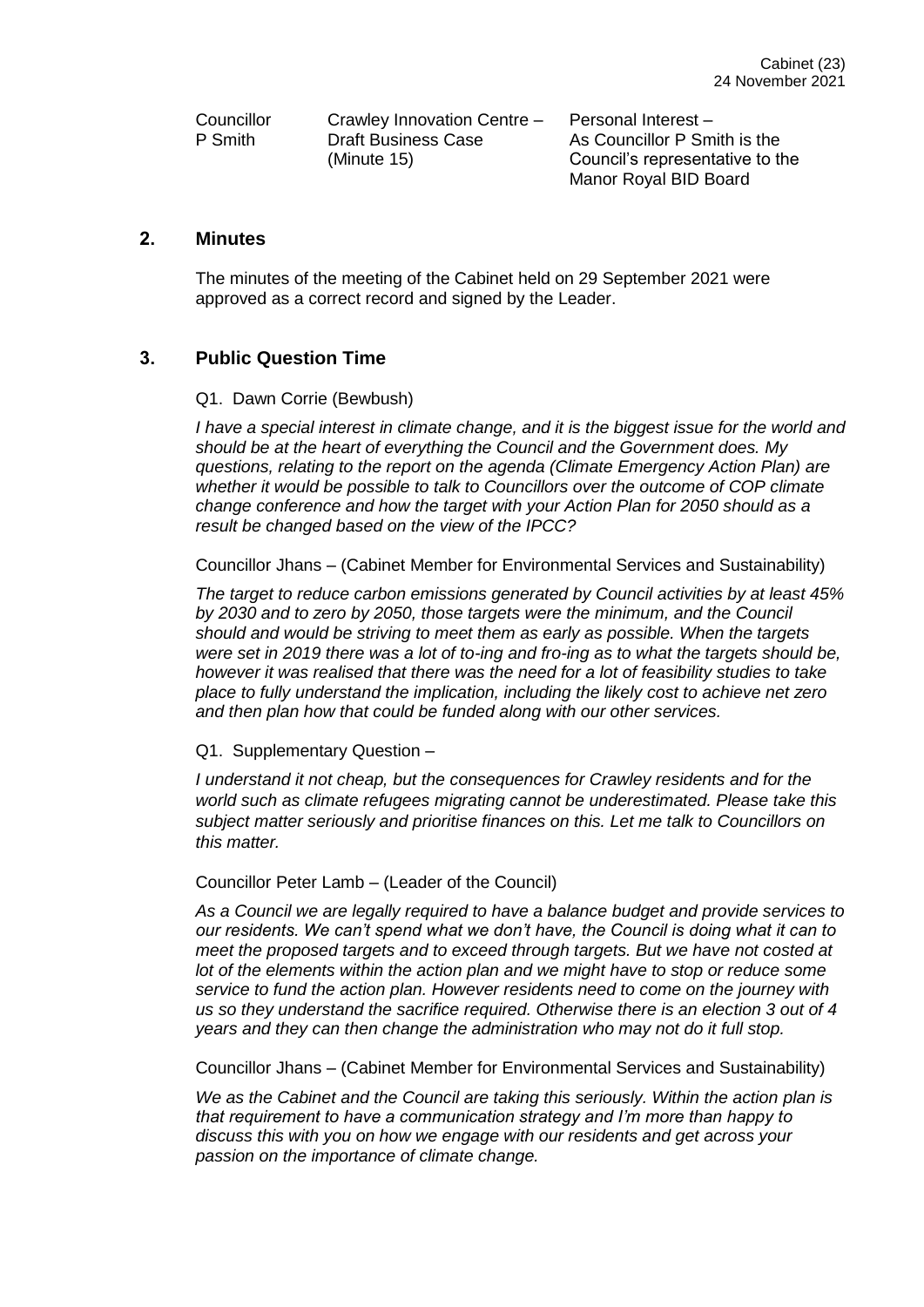#### Q2. Robin Burnham (Bewbush)

*On what date has the Council decided to make a final decision on the fate of the adventure playgrounds?*

Councillor Peter Lamb – (Leader of the Council) *The final decision was taken at the budget meeting in February 2021.*

#### Q2. Supplementary Question –

*At the last Full Council meeting a petition was put forward with a plan of action and I spoke about ways of potentially finding saving to save the adventure playgrounds. So there are two action plans with the financial to be sent in. When will that be decided?*

Councillor Peter Lamb – (Leader of the Council)

*In terms of the other options such as the Delta Security option, once they were fully submitted to the Council, they would be worked through by officers to see their viability and then decisions would be taken on them at that point. It was not a process where you could put set dates on it as it relies on a back-and-forth communication over their proposal.*

#### Q3. Iain Dickson (Gossops Green)

*This relates to the adventure playgrounds. At the last Full Council the Leader asked for any options for saving the adventure playgrounds and making them viable. So the proposal I wish to raise was potential options for the building at the adventure playgrounds that might bring in a new revenue stream.*

- *Use them as a local community repair hub*
- *Information centre for the Council or the community*
- *Community run café*
- *Education centre including cooking lessons*
- *Set up as a charity to attract further funding and get local business to help fund them.*

*Those could be ways of bring revenue in whilst keeping the facilities open and they were there for you consideration.*

Councillor C Mullins – (Cabinet Member for Wellbeing)

*Thank you for the question and the interest. It was important having community interest in those facilities.*

*Please can you send me an email of your suggestions I would be happy to review them with officers. We were not intending for the building to be abandoned. To be clear Mill Pond and Cherry Lane were not closing they were changing. We are currently looking to ensure that there were toilets and freely accessible water also.*

*We have had some approach over the buildings already involving revenue streams for the Council, but still open minded.*

#### Q.3 Supplementary Question –

*With the Council's problem of net zero by 2050, which should be earlier, repair hubs would help with this as our society is too quick to throw things away. In the past we*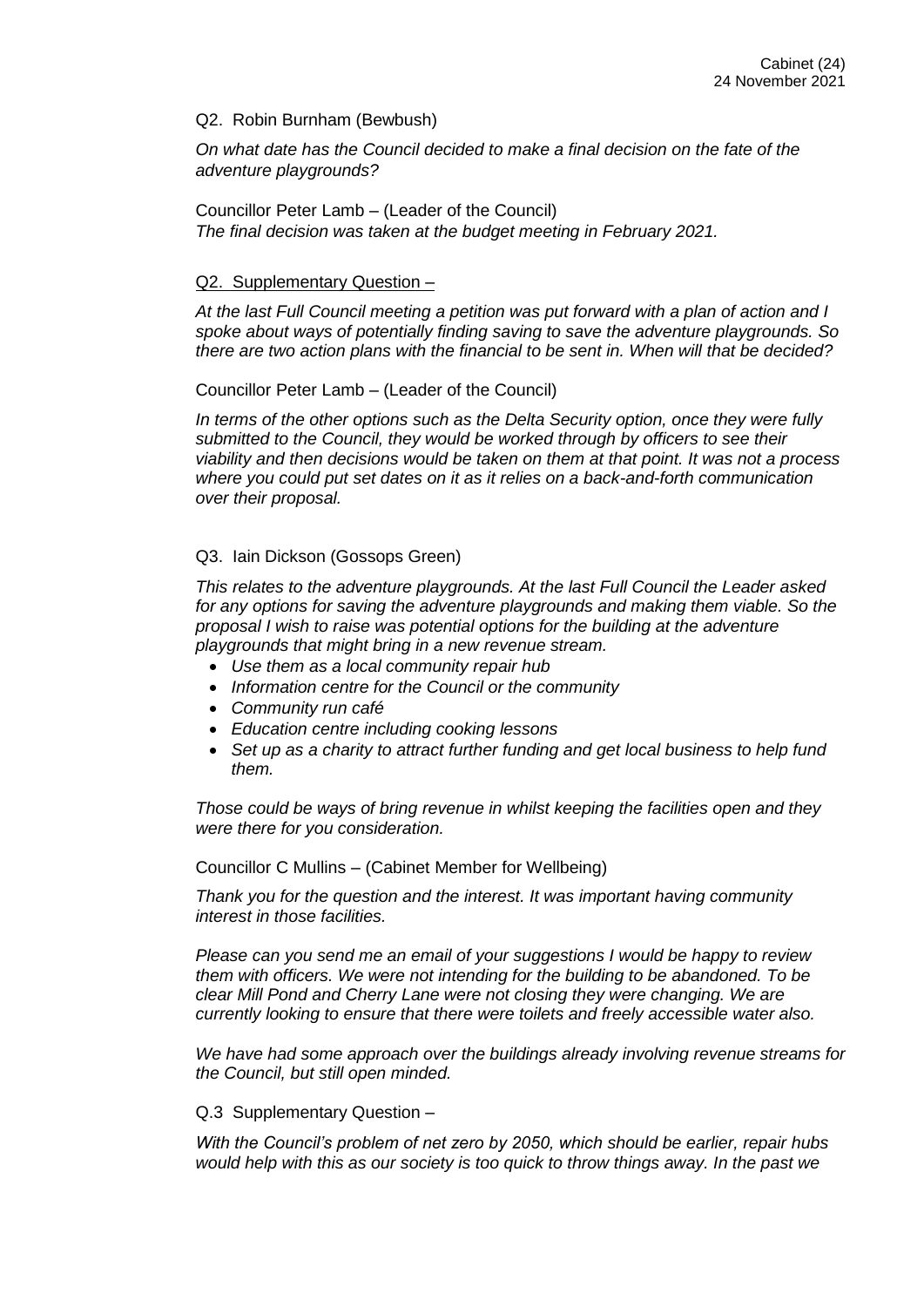*used to repair and reuse items and we could tie this in to schools and the college as part of their learning.*

Councillor C Mullins – (Cabinet Member for Wellbeing)

*I don't disagree with that concept, please send through your ideas and we'll look at them.*

# **4. Further Notice of Intention to Conduct Business in Private and Notifications of any Representations**

It was reported that no representations had been received in respect of agenda items 17 and 18: *Telford Place Development Opportunity* and *Approval to Award a Contract for Professional Services (Architects) – Proposed Housing Sites.*

# **5. Matters referred to the Cabinet and Report from the Chair of the Overview and Scrutiny Commission**

It was confirmed that no matters had been referred to the Cabinet for further consideration.

# **6. Budget Strategy 2022/23 – 2026/27**

The Leader of the Council presented report [FIN/537](https://democracy.crawley.gov.uk/documents/s20711/Budget%20Strategy%20202223%20202627.pdf) of the Head Corporate Finance. The report set out the projected financial position for 2022/23 to 2026/27 for the General Fund, Housing Revenue Account, capital programme and the underlying assumptions. The report also set the policy framework for the budget process, recognising that there were a range of options for capital investment, income generation, savings and Council Tax levels; none of which were to be considered in isolation. The overall objective was to work towards a balanced General Fund budget over a four-year period, this however may be difficult due to the impact of the Coronavirus pandemic. The Leader commented that the difficult decisions taken last year had meant that the Council was in a better position than expected and similar decisions were not required to be taken this year.

It was noted that currently there was a budget deficit of £138,566 for 2022/23 before use of reserves and before any savings are identified, on the basis of a Council tax increase of 2.31% which is £4.95 on a Band D in property 2022/23. It was proposed also to budget a further £948,460 for new capital schemes.

Councillor T Belben presented the Overview and Scrutiny Commission's comments on the report to the Cabinet following consideration of the matter at its meeting on [22](https://democracy.crawley.gov.uk/documents/b11252/OSC%20Comments%20to%20Cabinet%2024th-Nov-2021%2019.00%20Cabinet.pdf?T=9)  [November 2021,](https://democracy.crawley.gov.uk/documents/b11252/OSC%20Comments%20to%20Cabinet%2024th-Nov-2021%2019.00%20Cabinet.pdf?T=9) which included:

- Acknowledged that any costs associated with the climate change action plan had not been budgeted and may require in savings being sought.
- The Commission were pleased that the pension fund had surpassed expectations resulting in a £145,000.
- Also noting the floor letting of the Town Hall was slower than expected in light of the impact of the pandemic and the new ways of working and that might lead to the need for further savings in the future.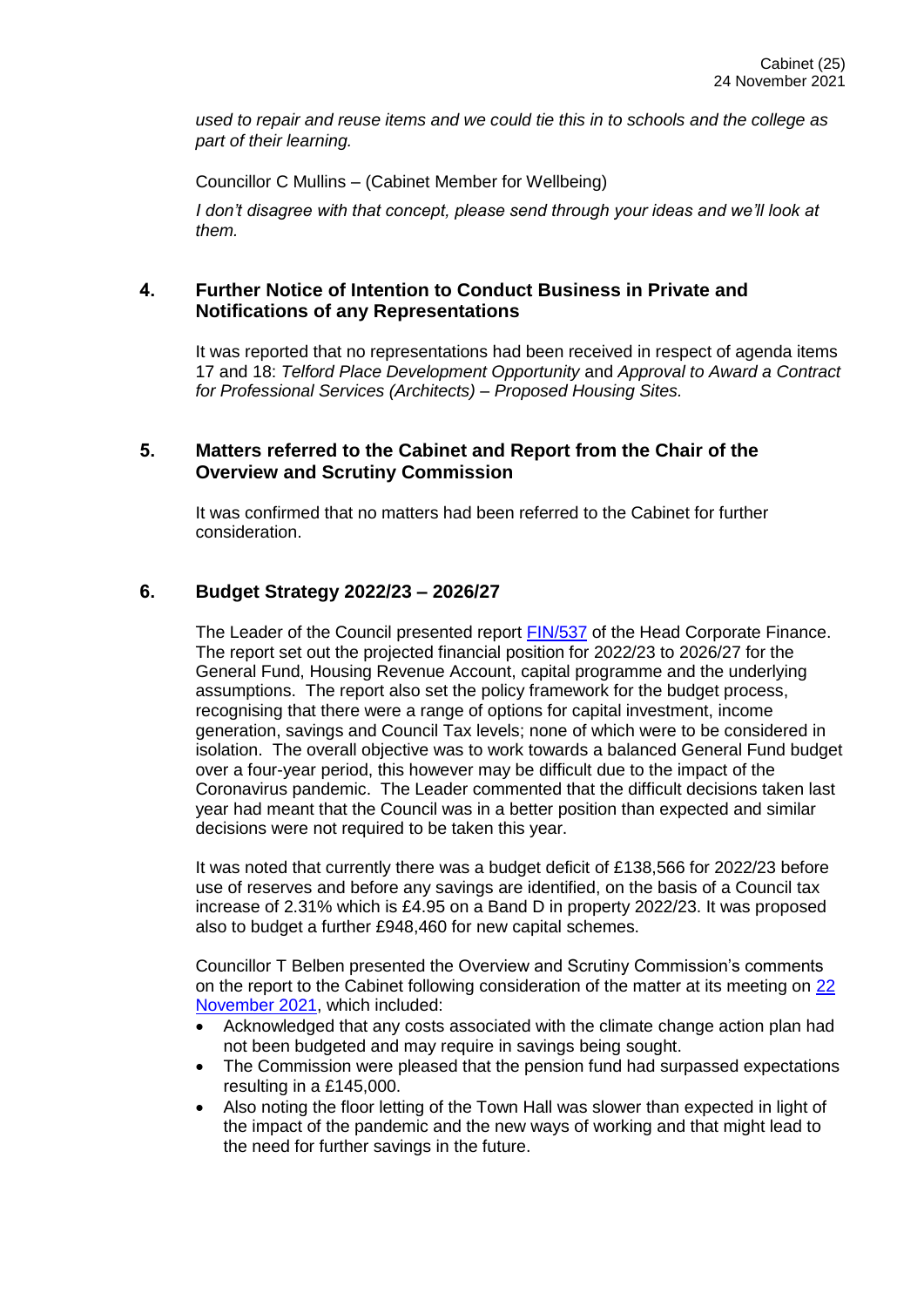Councillor Crow was invited to speak on the item commenting that the budget projections were pleasing, but the Council should remain vigilant as it was finely balanced, and a small knock could easily affect the projection.

Councillor Jones complimented the Budget Strategy and commented that it was a real achievement in light of a very difficult year.

#### **RESOLVED**

That the Cabinet recommends to Full Council the approval of the Budget Strategy 2022/23 to 2026/27 and:

- a) Notes the uncertainties around Government funding prior to the settlement in December and the delay in Local Government Funding reforms such as business rates retention and the future of New Homes Bonus.
- b) Notes, for the purpose of projections, the current budget deficit of £138,566 for 2022/23 before use of reserves, on the basis of a Council tax increase of 2.31% which is £4.95 on a Band D in property 2022/23.
- c) Works towards balancing this over a four-year period, including putting back into reserves when the Budget is in surplus. There may be a need to use reserves over the next three to four years to balance the budget together with ongoing savings, efficiencies and additional income through the transformation programme.
- d) Notes elsewhere on this Agenda there is a report on the Climate Change Emergency Action Plan. The costs identified in 2022/23 are included within existing budgets, however there will be a need to fully cost the plan over the coming years and decisions will be required on how to fund the plan.
- e) Notes that savings previously agreed and included in the Budget Strategy are required to ensure a sustainable budget.
- f) Delegates to the Leader of the Council in consultation with the Chief Executive and the Head of Corporate Finance to approve a discretionary business rates scheme to distribute the share to Crawley Borough Council of the £1.5b business rates relief as outlined in Section 5.3 of report [FIN/537.](https://democracy.crawley.gov.uk/documents/s20711/Budget%20Strategy%20202223%20202627.pdf)
- g) Notes that items for the Capital Programme are driven by the need for the upkeep of council assets and environmental obligations and schemes will also be considered that are spend to save or spend to earn but that such prioritisation should not preclude the initial consideration of capital projects that could deliver social value.
- h) Agrees the inclusion of new capital schemes in future budgets with the value of £948,460 as identified in Table 8 of report [FIN/537.](https://democracy.crawley.gov.uk/documents/s20711/Budget%20Strategy%20202223%20202627.pdf)
- i) Reduces the Gigabit capital programme of  $£2.7m$  to  $£1.35m$  funded from the West Sussex business rates pool to avoid duplication with Towns Fund Gigabit scheme as identified in section 9.3 of report [FIN/537.](https://democracy.crawley.gov.uk/documents/s20711/Budget%20Strategy%20202223%20202627.pdf)
- j) Approves the revised Crawley Homes capital investment plan in Appendix D of report **FIN/537** which includes the financial year 2024/25 and the garage repairs capital budget which was transferred to the General Fund.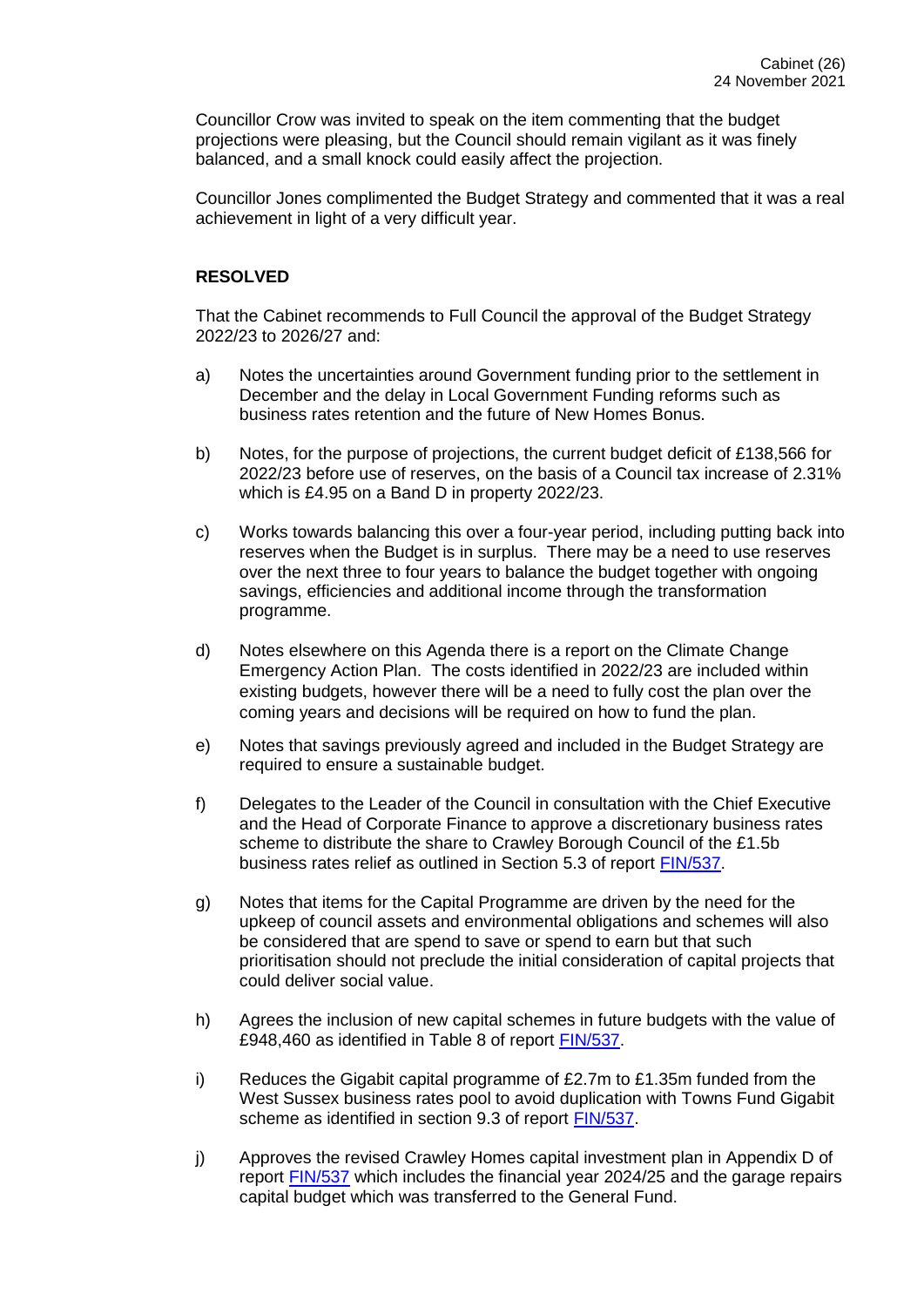k) Notes that the Budget is aligned to the Council's Corporate Priorities.

#### **Reasons for the Recommendations**

- a) To continue with the implementation of the Council's budget strategy and to deal with the Council's projected budget deficit which is higher than previously projected due to the impact of the pandemic on future Council tax and Business rates income projections and also impacting other income sources such as fees and charges.
- b) To reaffirm the criteria for capital programme bids.
- c) To note that until the Local Government Finance Settlement is known in December 2021 these projections are highly likely to change.

#### **7. Treasury Management Mid Year Review 2021-2022**

The Leader of the Council presented report [FIN/538](https://democracy.crawley.gov.uk/documents/s20688/Treasury%20Management%20Mid%20Year%20Review%202021-2022.pdf) of the Head of Corporate Finance. The report provided an update on the Council's Treasury Management Strategy for the first two quarters of 2021/22. The Leader emphasised that the income gained by its investment was used as revenue to support services. It was noted that the Council prioritises its investments as security of capital, liquidity, yield and ethical.

Councillor T Belben presented the Overview and Scrutiny Commission's comments on the report to the Cabinet following consideration of the matter at its meeting on [22](https://democracy.crawley.gov.uk/documents/b11252/OSC%20Comments%20to%20Cabinet%2024th-Nov-2021%2019.00%20Cabinet.pdf?T=9)  [November 2021,](https://democracy.crawley.gov.uk/documents/b11252/OSC%20Comments%20to%20Cabinet%2024th-Nov-2021%2019.00%20Cabinet.pdf?T=9) including praising officers for the in-house investments.

#### **RESOLVED**

That the Cabinet notes the report and the Council's treasury activity for the first two quarters of 2021/2022.

#### **Reasons for the Recommendations**

The CIPFA (Chartered Institute of Public Finance and Accountancy) Code of Practice for Treasury Management recommends that members be updated on treasury management activities regularly (Treasury Management Strategy, annual and midyear reports). This report, therefore, ensures this Council is implementing best practice in accordance with the Code.

#### **8. 2021/2022 Budget Monitoring - Quarter 2**

The Leader of the Council presented report [FIN/535](https://democracy.crawley.gov.uk/documents/s20689/20212022%20Budget%20Monitoring%20-%20Quarter%202.pdf) of the Head of Corporate Finance. The report set out a summary of the Council's actual revenue and capital spending for the quarters to September 2021 together with the main variations from the approved spending levels and impact on future budgets.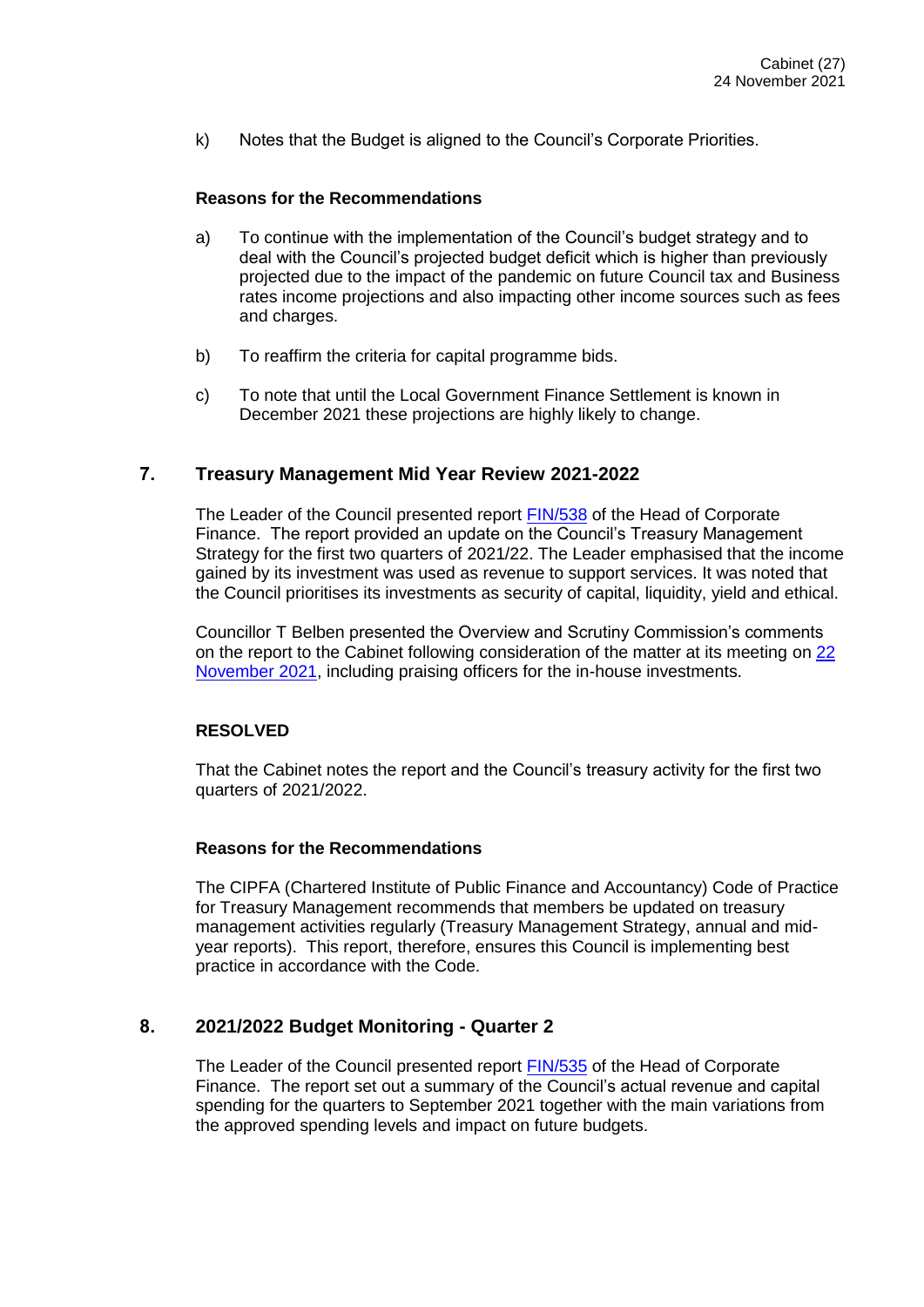Councillor T Belben presented the Overview and Scrutiny Commission's comments on the report to the Cabinet following consideration of the matter at its meeting on [22](https://democracy.crawley.gov.uk/documents/b11252/OSC%20Comments%20to%20Cabinet%2024th-Nov-2021%2019.00%20Cabinet.pdf?T=9)  [November 2021.](https://democracy.crawley.gov.uk/documents/b11252/OSC%20Comments%20to%20Cabinet%2024th-Nov-2021%2019.00%20Cabinet.pdf?T=9)

#### **RESOLVED**

That the Cabinet notes:

- a) the projected outturn for the year 2021/2022 as summarised in this report.
- b) the updated proposed spend of Contained Outbreak Management Fund (COMF) grant funding as outlined in Section 10 of report [FIN/535.](https://democracy.crawley.gov.uk/documents/s20689/20212022%20Budget%20Monitoring%20-%20Quarter%202.pdf)

# **Reasons for the Recommendations**

To report to Members on the projected outturn for the year compared to the approved budget.

# **9. Crawley Homes Rent Overcharge**

The Cabinet Member for Housing presented report [DCE/11](https://democracy.crawley.gov.uk/documents/s20690/Crawley%20Homes%20Rent%20Overcharge.pdf) of the Deputy Chief Executive. The report considered the reasons behind the rental overcharge, the actions being taken to rectify this and the associated financial impact; and requested that Full Council approved the necessary financial changes.

Councillor T Belben presented the Overview and Scrutiny Commission's comments on the report to the Cabinet following consideration of the matter at its meeting on [22](https://democracy.crawley.gov.uk/documents/b11252/OSC%20Comments%20to%20Cabinet%2024th-Nov-2021%2019.00%20Cabinet.pdf?T=9)  [November 2021,](https://democracy.crawley.gov.uk/documents/b11252/OSC%20Comments%20to%20Cabinet%2024th-Nov-2021%2019.00%20Cabinet.pdf?T=9) which included emphasising the Commission's support for the approach taken to deal with the error, by doing the 'right thing' in repaying tenants and ensuring consistency with natural justice and transparency. It was noted that the Commission scrutinised the reasons behind the error and were comfortable that it should not be possible for such an incident to occur again.

Councillor Crow was invited to speak to the item, and he acknowledged that the Council has handled the communication well and hoped that the checks and balances were now in place.

Councillors C Mullins, Jones, Lamb and Irvine spoke as part of the discussion on the report.

# **RESOLVED**

That the Cabinet:

- a) notes the reasons behind, and the actions being taken to rectify, the rent overcharge
- b) endorses that Full Council makes the necessary financial provision for both for the refund of rent and the lower income anticipated within the Housing Revenue Account in both the current and future years.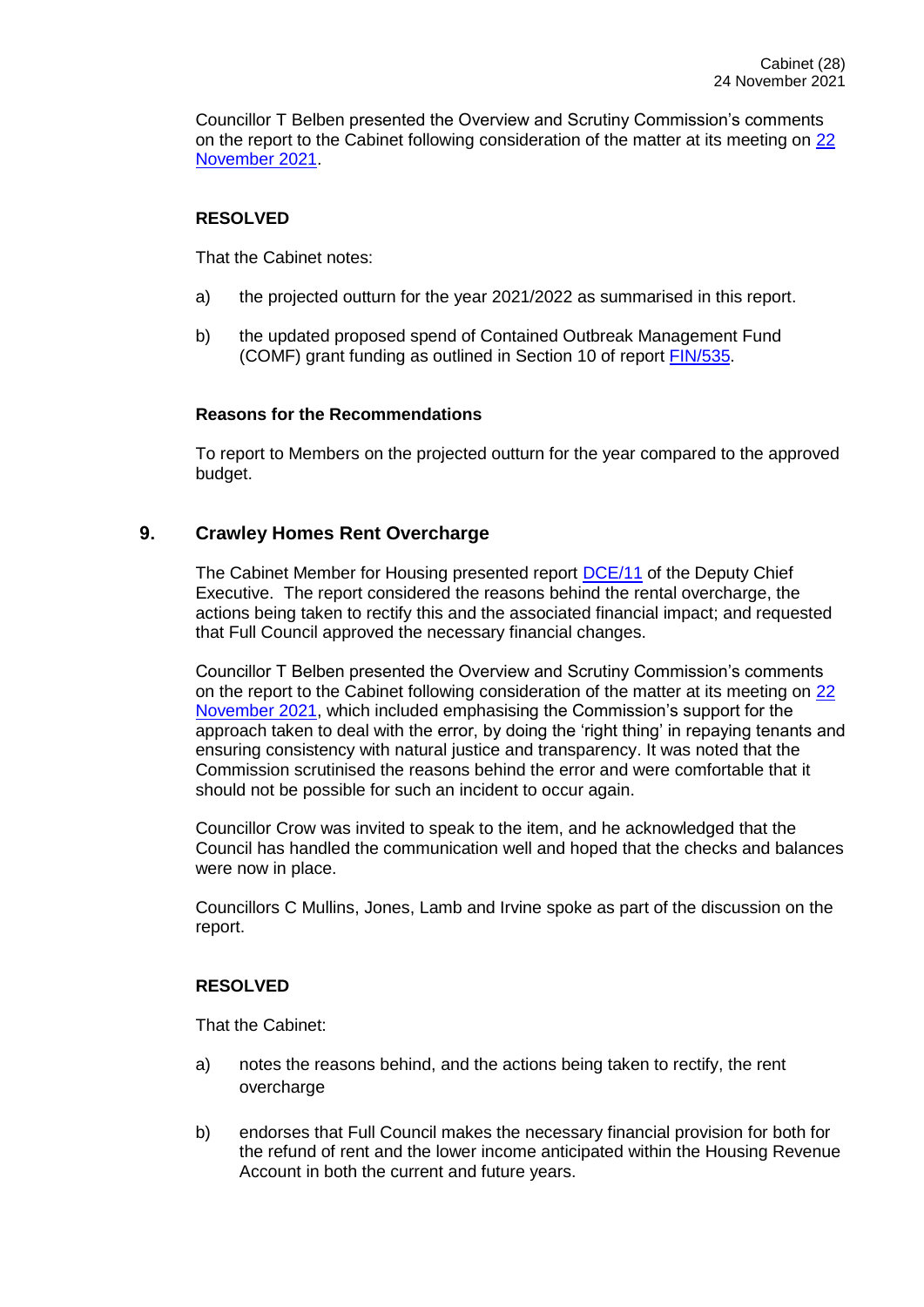The Cabinet recommends to Full Council to

- a) Note and comment on the reasons behind, and the actions being taken to rectify, the rent overcharge.
- b) Agree the necessary financial provision for both for the refund of rent and the lower income anticipated within the Housing Revenue Account in both the current and future years. The cost in the current and future financial years will result in less resource to fund future housing.
- e) Note that the cost of the refunds made to tenants/DWP will impact in the current financial year the sum that will be transferred to the major repairs reserve for investment in future housing stock. This will be in reported in the Quarter 3 Budget Monitoring Report.

#### **Reasons for the Recommendations**

- a) In April 2021 the Council was contacted by the Regulator for Social Housing following a first mandatory data return about the setting of target rents. The Council was identified as an outlier in that its target rents were higher than the Government's formula rent and valuations suggested they should be.
- b) Forensic investigation identified that the issue dates back to changes to the Tenancy Agreement agreed in October 2013 and implemented in April 2014. One of the changes implemented was to move from charging rent based on a 48-week year to a 52-week year. Actual rents were changed but the target rents on the system were not. This has affected 2,259 tenancies, of which 1,757 are current tenancies.
- c) Existing tenancies were not affected by this change, and neither have new tenancies within properties built since April 2014. New tenancies since April 2014 within properties that pre-date April 2014 have consequently been overcharged in the region of 8%.
- d) Tenants have paid the rent they would have signed up to pay as part of their Tenancy Agreement, but that rent level was set higher than it ought to have been. Given that rents have been set as part of a valid Tenancy Agreement and that all subsequent actions have been taken in line with that Tenancy Agreement, the Council has acted legally throughout.
- e) The Leader and Cabinet Member were informed at the end of April 2021 and were clear that this needed to be resolved consistent with natural justice and transparency, and as quickly as possible. The Leader of the Opposition Group was also informed and agreed this needed to be resolved in a way that had the least possible impact on residents, and that wider communication should be at a time when the Council was ready to rectify the problem.
- f) Given the scale and complexity of the issue it has taken a number of months to put everything in place in order to proceed. All members and all affected tenants have been informed and from mid-November steps are being taken to reset the rents at the correct level and to refund all tenancies affected. These steps have been taken under existing delegated powers, but it is important that there is an official record of the steps being taken and the need to make the necessary financial adiustments.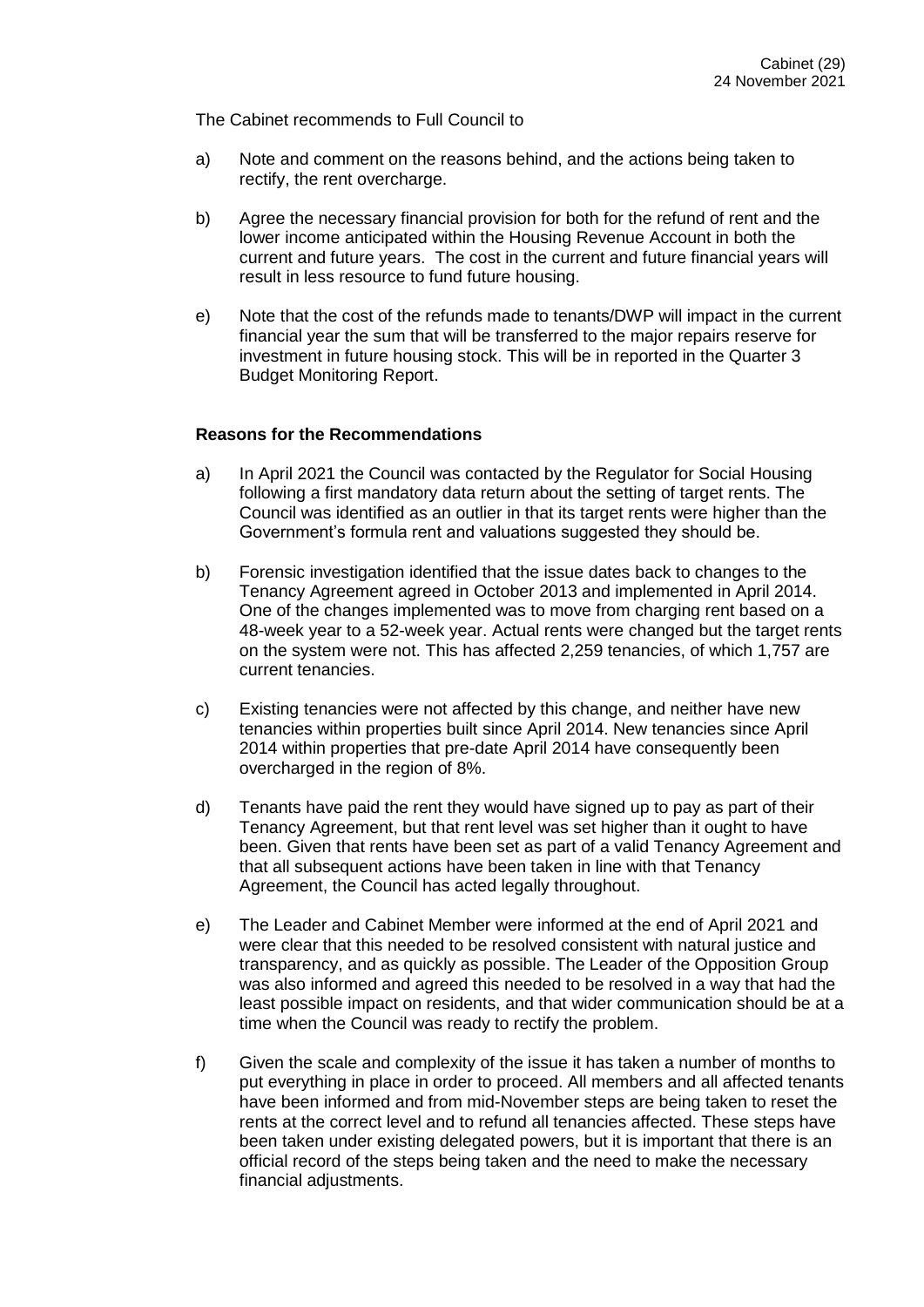# **10. Unsupervised Play Investment Programme**

The Cabinet Member for Wellbeing presented report [HCS/33](https://democracy.crawley.gov.uk/documents/s20691/Unsupervised%20Play%20Investment%20Programme.pdf) of the Head of Community Services. The report sought agreement for the investment priorities and necessary capital programme for Unsupervised Play in Crawley for the period 2021/22 – 2022/23. In presenting the report it was noted that the proposed investment programme would be fully funded from S106 contributions.

Councillor T Belben presented the Overview and Scrutiny Commission's comments on the report to the Cabinet following consideration of the matter at its meeting on [22](https://democracy.crawley.gov.uk/documents/b11252/OSC%20Comments%20to%20Cabinet%2024th-Nov-2021%2019.00%20Cabinet.pdf?T=9)  [November 2021](https://democracy.crawley.gov.uk/documents/b11252/OSC%20Comments%20to%20Cabinet%2024th-Nov-2021%2019.00%20Cabinet.pdf?T=9) including confirming their support.

Councillor Crow was invited to speak on the report, commenting that of the new schemes six or seven were west of the Town Centre and only one was in the east of the Borough. He also asked whether Loppetts Road play area could be looked at due to the feedback he had from residents on the condition of the equipment there. Councillor C Mullins confirmed he would investigate it with officers.

Councillor Lamb also spoke as part of the discussion, responding to the comment made by Councillor Crow, by stating the identified unsupervised play sites had been devised by the cross party Unsupervised Play Working Group, based on a neutral criteria that ignored location but focused on safety grounds and condition of the equipment.

#### **RESOLVED**

That the Cabinet:

- a) approves the proposed Investment Programme for Unsupervised Play for 2022/23 as set out in Appendix B to report [HCS/33](https://democracy.crawley.gov.uk/documents/s20691/Unsupervised%20Play%20Investment%20Programme.pdf) adding £218,000 to the capital programme fully funded from S106 contributions.
- b) delegates authority to the Cabinet member for Wellbeing in consultation with the Head of Community Services, to conduct review stage/s and agree where necessary to reprioritise the order of delivery for the relevant phase of the investment programme.

#### **Reasons for the Recommendations**

- a) The recommendations are made to agree a programme of improvement projects for Unsupervised Play facilities and set the priorities for capital spend, ensuring the continued up keep in the quality and condition of assets.
- b) It establishes a formal process for the regular review of the investment programme; and where necessary to reprioritise the order of investments if any project conditions change over time and where health and safety risks vary the urgency.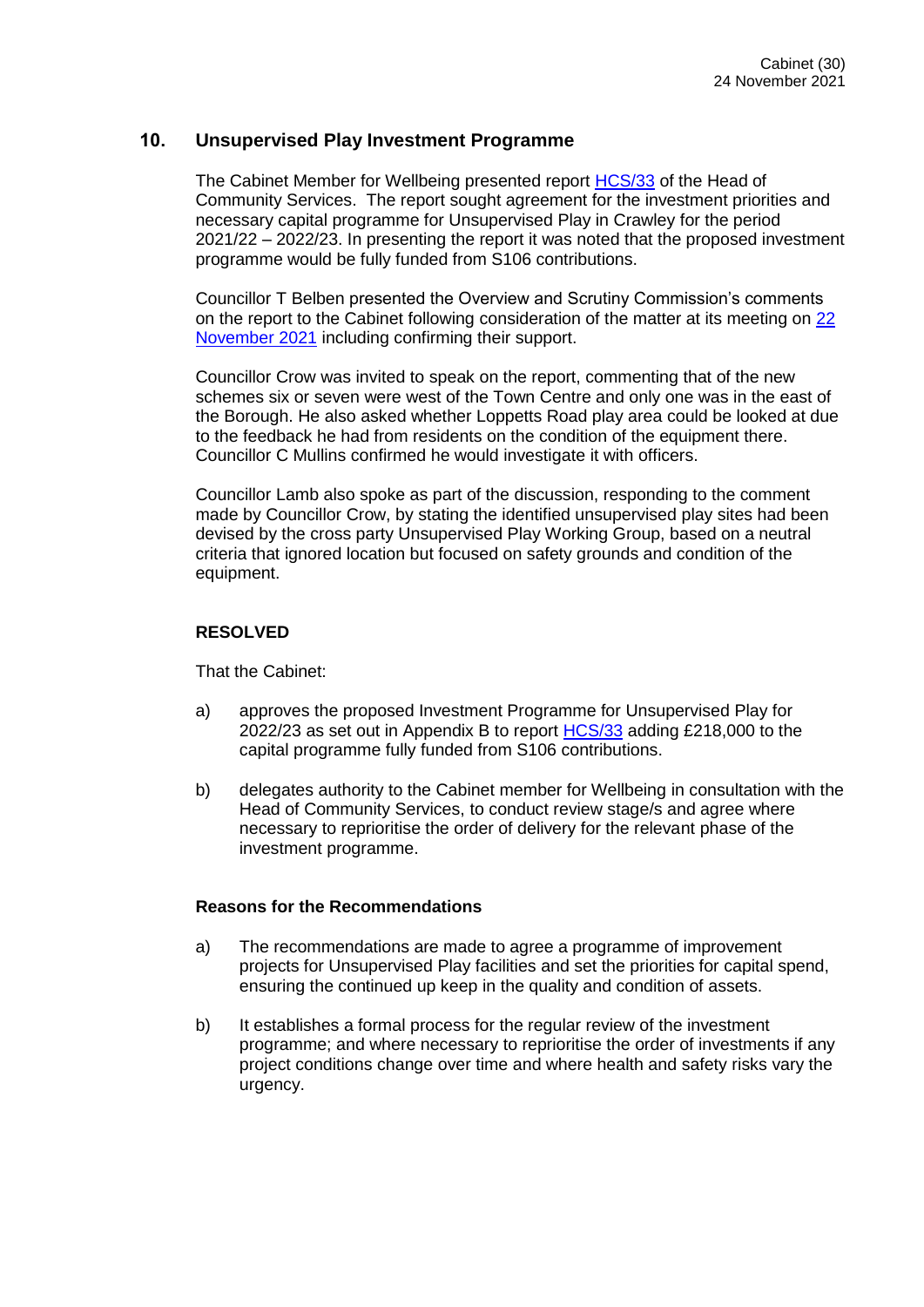# **11. Climate Emergency Action Plan**

The Cabinet Member for Environmental Services and Sustainability presented report [PES/390](https://democracy.crawley.gov.uk/documents/s20713/Climate%20Emergency%20Action%20Plan.pdf) of the Head of Economy and Planning. The report sought approval for the Climate Emergency Action Plan to enable the council to reduce the carbon emissions generated by its activities in line with the commitments made in the Climate Emergency Declaration of July 2019; that is to reduce carbon emissions by at least 45% by 2030 and to zero by 2050 as recommended by the Inter-governmental Panel on Climate Change (IPCC).

Councillor T Belben presented the Overview and Scrutiny Commission's comments on the report to the Cabinet following consideration of the matter at its meeting on 22 November 2021, which included the request to Cabinet that the Climate Change Emergency Action Plan be complemented with a public educational programme, because the Commission felt that further publicity would be beneficial in order to encourage the wider community to participate in carbon reduction.

Councillor Crow was invited to speak onthe item. He commented that he was very supportive of the Action Plan as was his party. The only concern was the timescales could be seen as unambitious and other Councils were setting their targets at net zero by 2030. Councillor Crow requested that the Cabinet consider bringing the report to Full Council for a wider debate as it was an issue that affects the whole Borough. He emphasised that there would be no vote to bring down the Action Plan, should it go to Full Council only over the timing element. It was noted that the Call-in function was considered, but it was felt it was not a viable option as this could delay the work on the Action Plan until next year and fundamental support for the majority of it.

Councillors Lamb, P Smith, Jones and C Mullins also spoke in support of the report and the positive proposals contained within the Action Plan.

In considering the two additional requests before them, firstly on the Commission proposal, Councillor Jhans emphasised to the Cabinet that he considered that the public educational programme did not need to be an aspect as it was already a key element covered within the communications and engagement plan and thus there wasn't a need for the additional wording, which the Cabinet fully agreed with. Regarding Councillor Crow's request, the Cabinet felt that the current targets were ambitious yet achievable and realistic and the Council was far ahead of other authorities in terms of achieving reach net zero and being carbon neutral. As such the request was rejected .

#### **RESOLVED**

That the Cabinet:

- a) approves the 'Core Principles for Action' document (Appendix A) to report [PES/390](https://democracy.crawley.gov.uk/documents/s20713/Climate%20Emergency%20Action%20Plan.pdf) which underpins the Climate Emergency Action Plan.
- b) approves the Climate Emergency Action Plan delivery programme for 2022/23 (Appendix B) to report [PES/390,](https://democracy.crawley.gov.uk/documents/s20713/Climate%20Emergency%20Action%20Plan.pdf) to enable the council to start delivery of the carbon reduction measures identified.
- c) approves in principle the overall Climate Emergency Action Plan to 2030 (Appendix B) to report [PES/390](https://democracy.crawley.gov.uk/documents/s20713/Climate%20Emergency%20Action%20Plan.pdf) to enable the Council to reduce the carbon emissions generated by its activities by at least 45% by 2030 and to zero by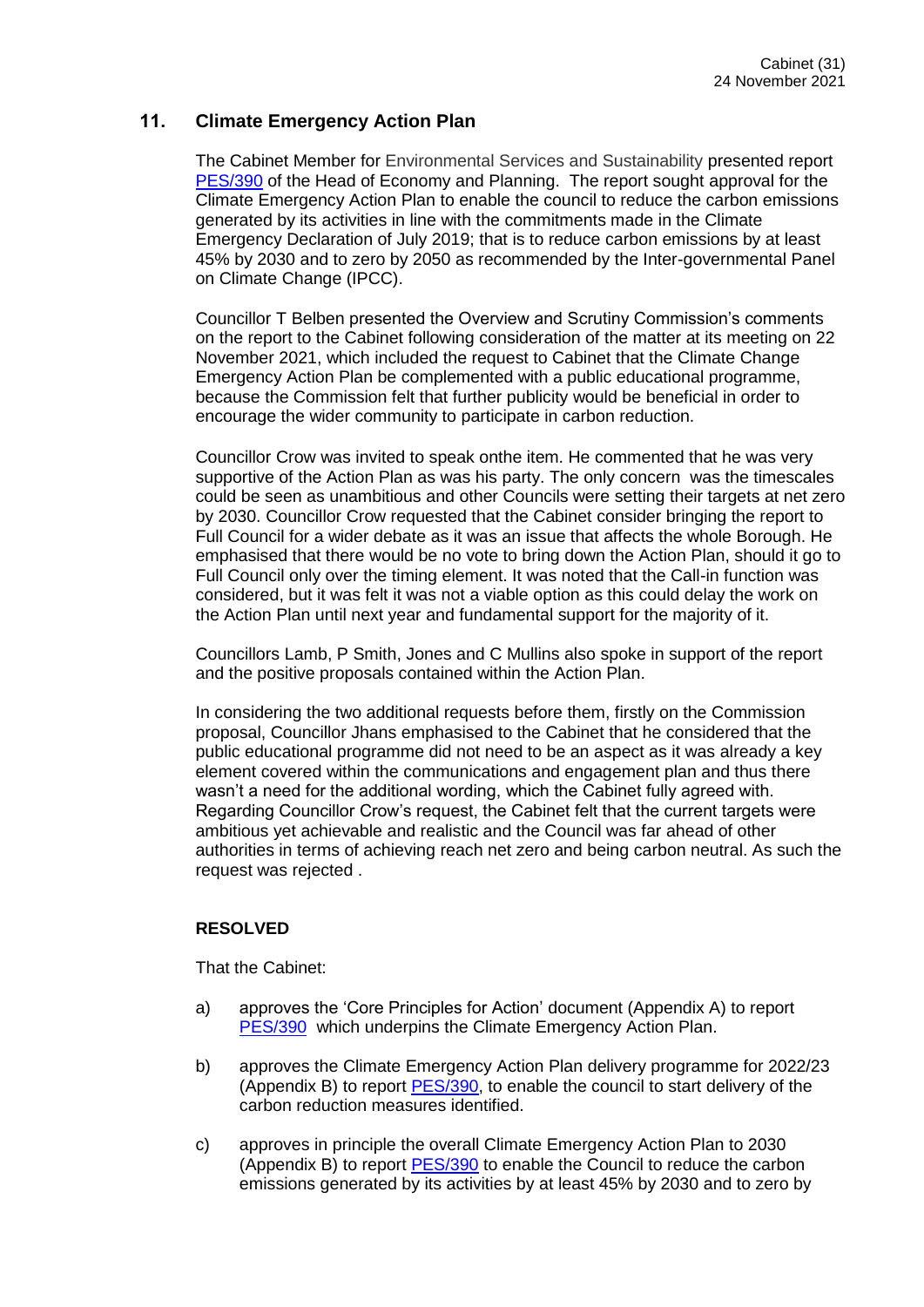2050, subject to consideration next year of a full funding plan being developed for continued delivery from 2023/24.

#### **Reasons for the Recommendations**

- a) In July 2019, Full Council declared a Climate Emergency and made a commitment to reduce the council's carbon emissions by at least 45% by 2030 and to zero by 2050.
- b) The Council believes that all governments (national, regional and local) have a duty to limit the negative impacts of Climate Breakdown; and has committed to aim for zero carbon emissions as soon as possible and, in doing so, to show leadership and encourage local residents, stakeholders and businesses to do the same.
- c) The Council has recognised that as a society we are now beyond taking small measures while generally carrying on with 'business as usual'. Deep cuts in greenhouse gas emissions are needed quickly to stabilise rising temperatures alongside rethinking agriculture and land use to restore ecosystems. This will impact on all aspects of our lives.
- d) Decisions made across national, regional and local authorities now will determine whether or not we are subject to catastrophic climate and ecological impacts or can transition to a stable and sustainable world. Although these decisions have to be taken at all levels of society, they need to be taken significantly by local authorities like the council, which has a critical lead role to play in driving down carbon emissions at the local level.
- e) The Climate Emergency Action Plan outlines the actions the Council needs to set in motion now in order to deliver on this commitment.

# **12. One Town - Crawley Economic Recovery Plan - Consultation Findings and Final Version**

The Cabinet Member for Planning and Economic Development presented report [PES/391.](https://democracy.crawley.gov.uk/documents/s20708/One%20Town%20-%20Crawley%20Economic%20Recovery%20Plan%20-%20Consultation%20Findings%20and%20Final%20Version.pdf) In March 2021, the Cabinet gave approval for the draft Economic Recovery Plan to go out to consultation. The draft Plan outlined a vision for Crawley's future prosperity and recovery from the pandemic and proposed a number of schemes for delivery, setting out strategic priorities. The report presented the findings of that consultation together with a final version of the Crawley 'One Town' Economic Recovery Plan, for approval and publication.

Councillor T Belben presented the Overview and Scrutiny Commission's comments on the report to the Cabinet following consideration of the matter at its meeting on 22 [November 2021,](https://democracy.crawley.gov.uk/documents/b11252/OSC%20Comments%20to%20Cabinet%2024th-Nov-2021%2019.00%20Cabinet.pdf?T=9) which included putting forward to Cabinet a recommendation that:

*"the partnership contributions of Metrobus and* West SussexCC *to the Crawley Growth Programme should be more explicitly referenced in this document (the One Town Crawley Economic Recovery Plan – Consultation Findings & Final Version)*".

It was noted that the reason for the Commission's proposal was that whilst supporting the Recovery Plan, it was felt that it did not give credit to the Council.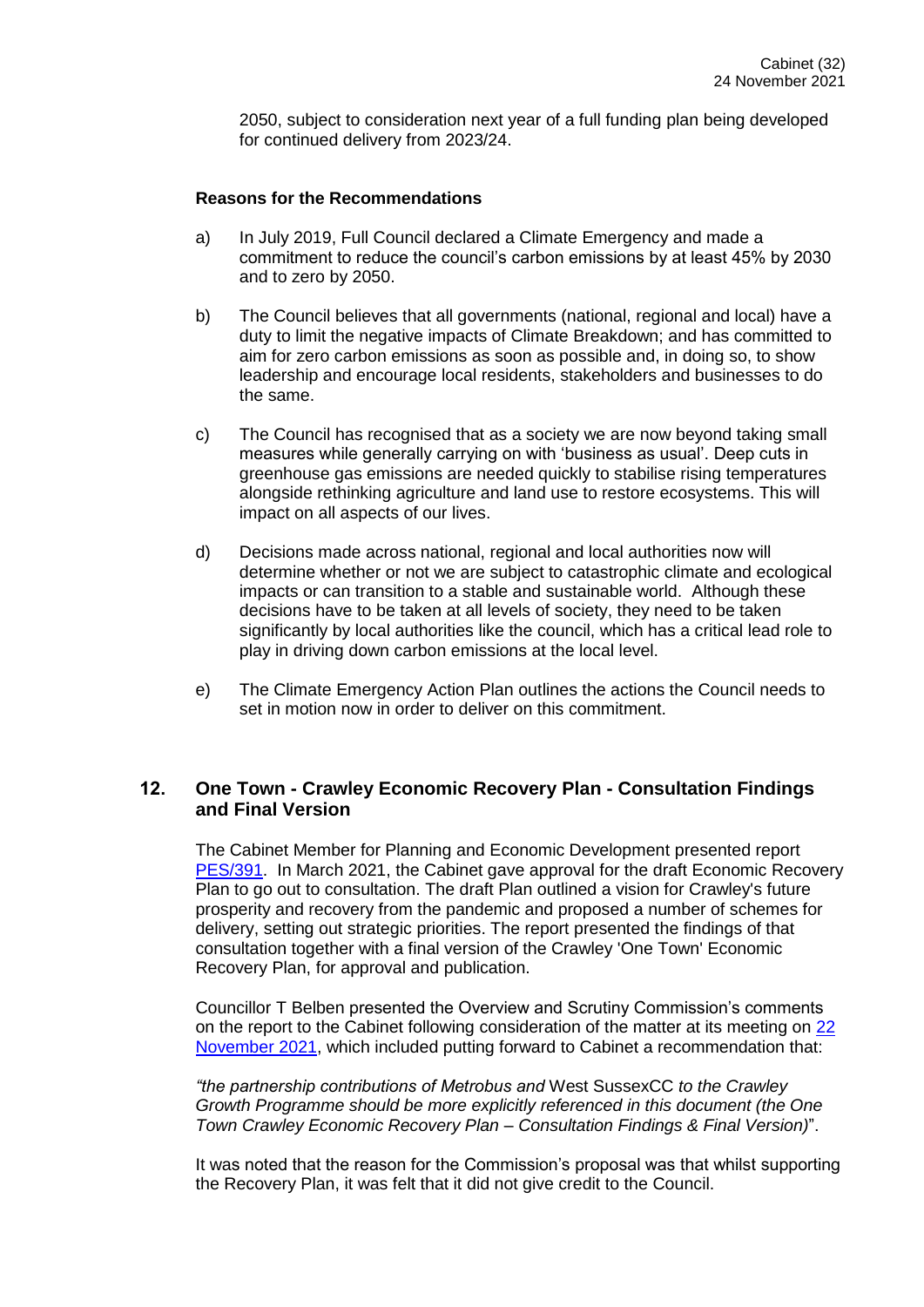Councillor Crow was invited to speak to the item, supporting the comments of the Commission.

Councillors Irvine and Lamb both spoke on the report and the proposal of the Commission. Councillor P Smith, in summing up the views expressed, stated that the 'One Town' Economic Recovery Plan was a Crawley Borough Council plan but worked in conjunction with partners, not all of whom were fully highlighted or referenced in the way the Commission referenced (including key partners the Arora Group or the Manor Royal Business District along with West Sussex CC). The Council works well with its partners and always credits them appropriately, but the Plan was supported and driven by Crawley Borough Council and this should be acknowledged accordingly.

Following the discussion, the Cabinet unanimously voted to reject the Overview and Scrutiny Commission's proposed change.

#### **RESOLVED**

That Cabinet approves the final version of the "One Town" Crawley Economic Recovery Plan 2022-2037 (Appendix A of report **PES/391)** and adopts it as Council policy.

#### **Reasons for the Recommendations**

Cabinet approval is sought to enable adoption of the "One Town" Crawley Economic Recovery Plan 2022-2037 as Council policy.

#### **13. Town Centre District Heat Network (DHN) Phase 2**

The Cabinet Member for Environmental Services and Sustainability presented report [HPS/29](https://democracy.crawley.gov.uk/documents/s20696/Town%20Centre%20District%20Heat%20Network%20DHN%20Phase%202.pdf) of the Head of Major Projects and Commercial Services. The report sought approval for funding for a study to examine the technical feasibility and economic business case for the Phase 2 expansion of the Town Centre DHN to incorporate properties and developments adjacent to the existing DHN, including assessment of the potential to amend the fuel source from gas to a more sustainable heat source.

Councillor Lamb also spoke as part of the discussion on the report.

#### **RESOLVED**

That the Cabinet

- a) approves proceeding with the first phase of the study (feasibility) and reallocating £25,000 match funding from the existing £435,000 Town Centre capital budget.
- b) agrees to a new Capital programme scheme for the DHN phase 2 of £94,950 with the balance of £69,950 being funded from Heat Network Development Unit (HDNU) grant.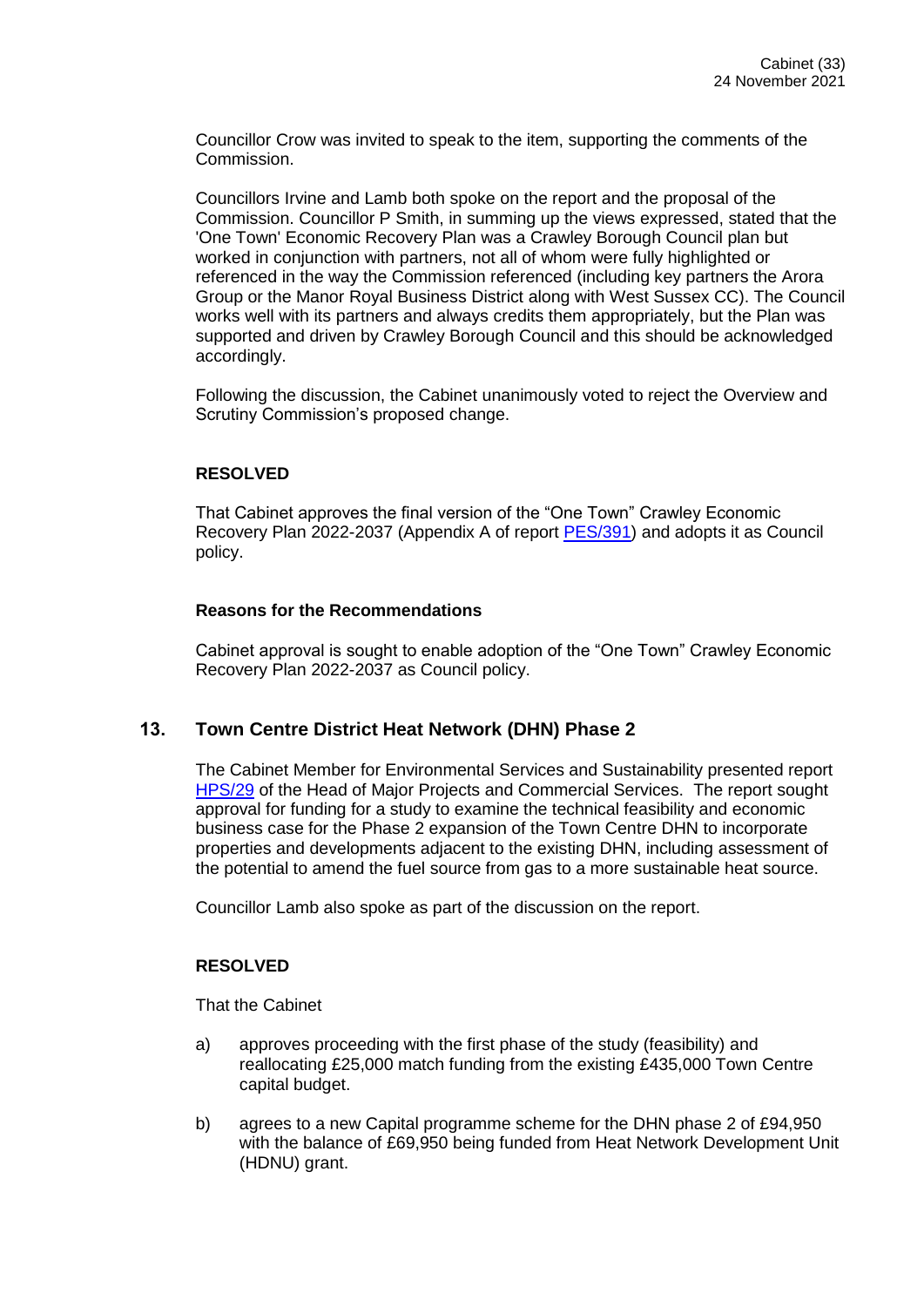c) delegates authority to the Head of Major Projects and Commercial Services in consultation with the Cabinet Member for Environment and Sustainability to review findings of the feasibility study and decide whether to proceed with the second phase of the study (full business case) and earmark a further £55,000 match funding from the Town Centre capital budget for this purpose. (Generic Delegation 7 will be used to enact this recommendation).

#### **Reasons for the Recommendations**

- a) In October 2018, Cabinet approved the business case for the Town Centre DHN phase 1 (HPS 15) which is currently under construction.
- b) With the approval of the business case for phase 1, Cabinet also approved the recommendation to:

*"Note the projected financial implications for phase 2 of the DHN and that future expansion will be subject to a further report to Cabinet once the capital costs and customer and commercial negotiations have progressed"*

- c) With a number of developments in the Town Centre progressing that are potential connections to the DHN phase 2, a prompt examination of the phase 2 feasibility and business case is required. This will allow a decision on possible future construction to be made.
- d) The Council has also committed to carbon reductions of at least 45% by 2030 and to zero by 2050. It is therefore timely to examine the technical options and financial implications of switching the DHN from gas to a low carbon heat source.

#### **14. Exempt Information – Exclusion of the Public (Subject to Agenda Item 5)**

#### **RESOLVED**

That in accordance with Section 100A(4) of the Local Government Act 1972, the public be excluded from the meeting for the following item of business on the grounds that it involve the likely disclosure of exempt information as defined in Part 1 of Schedule 12A of the Act by virtue of the paragraph specified against the item.

# **15. Crawley Innovation Centre - Draft Business Case**

#### Exempt Paragraph 3

*Information relating to the financial or business affairs of any particular person (including the authority holding that information)*

The Cabinet Member for Planning and Economic Development presented report PES/392 of the Head of Economy and Planning. The report requested Cabinet to consider the business case for the design, build and delivery of the Crawley Fusion Innovation Centre, proposed to be located in Manor Royal, fully financed by the government's Getting Britain Building Fund through the Coast to Capital Local Enterprise Partnership. The Cabinet report included an evaluation of a full business case for the scheme.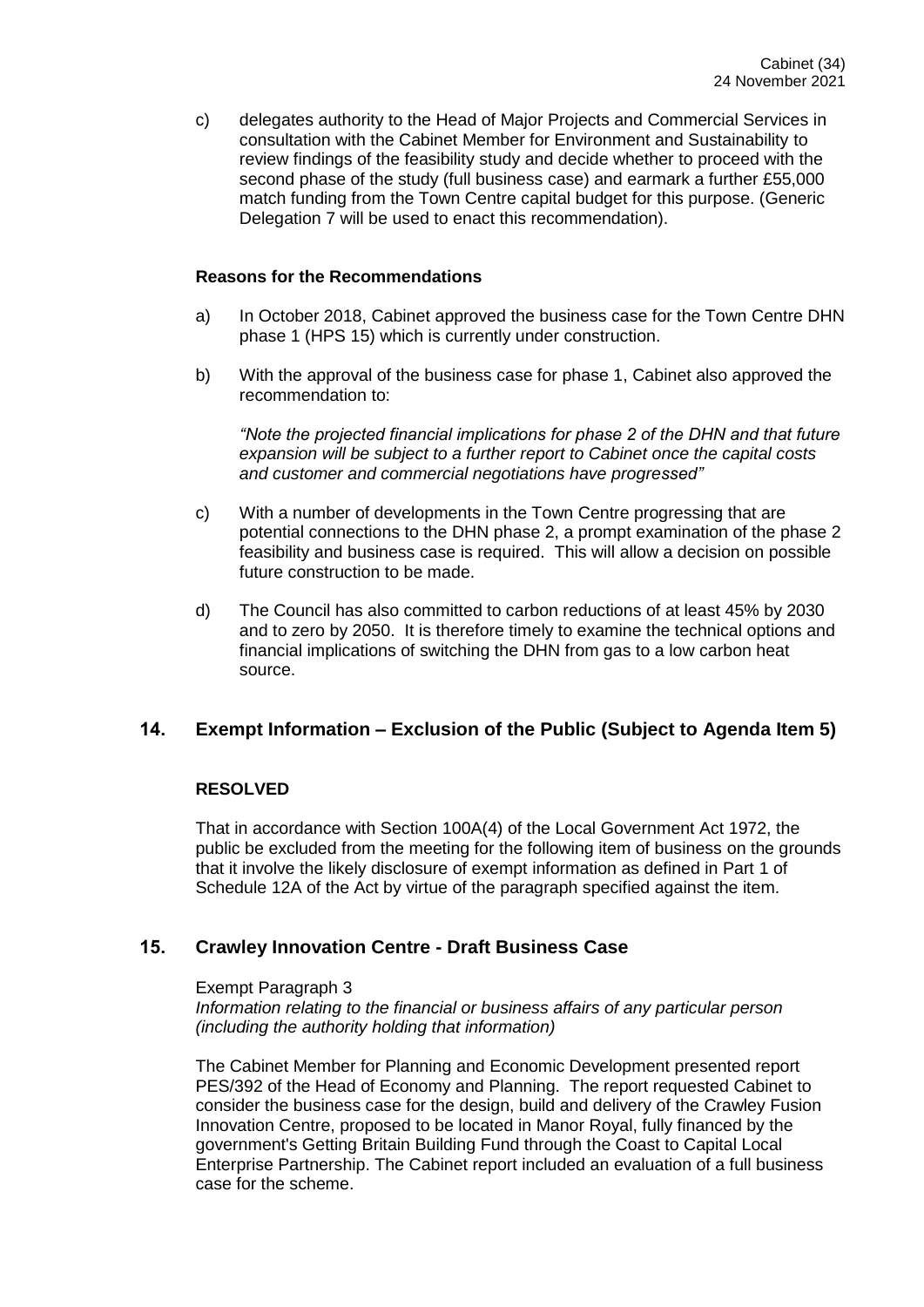Councillor T Belben presented the Overview and Scrutiny Commission's comments on the report to the Cabinet following consideration of the matter at its meeting on 22 [November 2021,](https://democracy.crawley.gov.uk/documents/b11252/OSC%20Comments%20to%20Cabinet%2024th-Nov-2021%2019.00%20Cabinet.pdf?T=9) which included the Commission's support for the Innovation Centre.

# **RESOLVED**

That the Cabinet

- a) approves the submission of the Crawley Innovation Centre business case (Appendix A) to the Coast to Capital Local Enterprise Partnership in order to seek their approval to grant £8.6 million of Getting Building Fund to Crawley Borough Council to deliver the Crawley Innovation Centre project.
- b) delegates authority to the Head of Economy and Planning and the Head of Corporate Finance in consultation with the Cabinet Member for Planning and Economic Development to make any technical modifications required to the wording and content of the business case prior to submission of the final draft of the business case to the Coast to Capital Local Enterprise Partnership.
- c) delegates to the Asset Manager in consultation with the Chief Executive, the Leader of the Council, the Cabinet Member for Planning and Economic Development and the Head of Corporate Finance to acquire a suitable property if necessary for the Crawley Innovation Centre should one become available.

The Cabinet recommends to Full Council to

agree to increase the capital programme budget for the Innovation Centre by £8.6m subject to receiving approval from the LEP that the bid is successful and that they will provide the £8.6m grant. This is also subject to a viable business case that satisfies the s151 officer being received on the revenue financial implications to the Council of the project.

#### **Reasons for the Recommendations**

- a) To enable the Council to submit and present the business case for the Crawley Innovation Centre project to the Coast to Capital Local Enterprise Partnership (LEP) with a view to securing approval from the LEP for the allocation of £8.6 million of Getting Building Fund monies to the Council to deliver the Crawley Innovation Centre project.
- b) To enable the Council to acquire a suitable property should one become available if necessary to enable delivery of the Crawley Innovation Centre project.
- c) To enable the allocation of £8.6 million to the CBC capital programme, subject to:
	- LEP approval of the Getting Building Fund monies;
	- Full Council approval
	- The viability of the business case satisfying the Council's s151 officer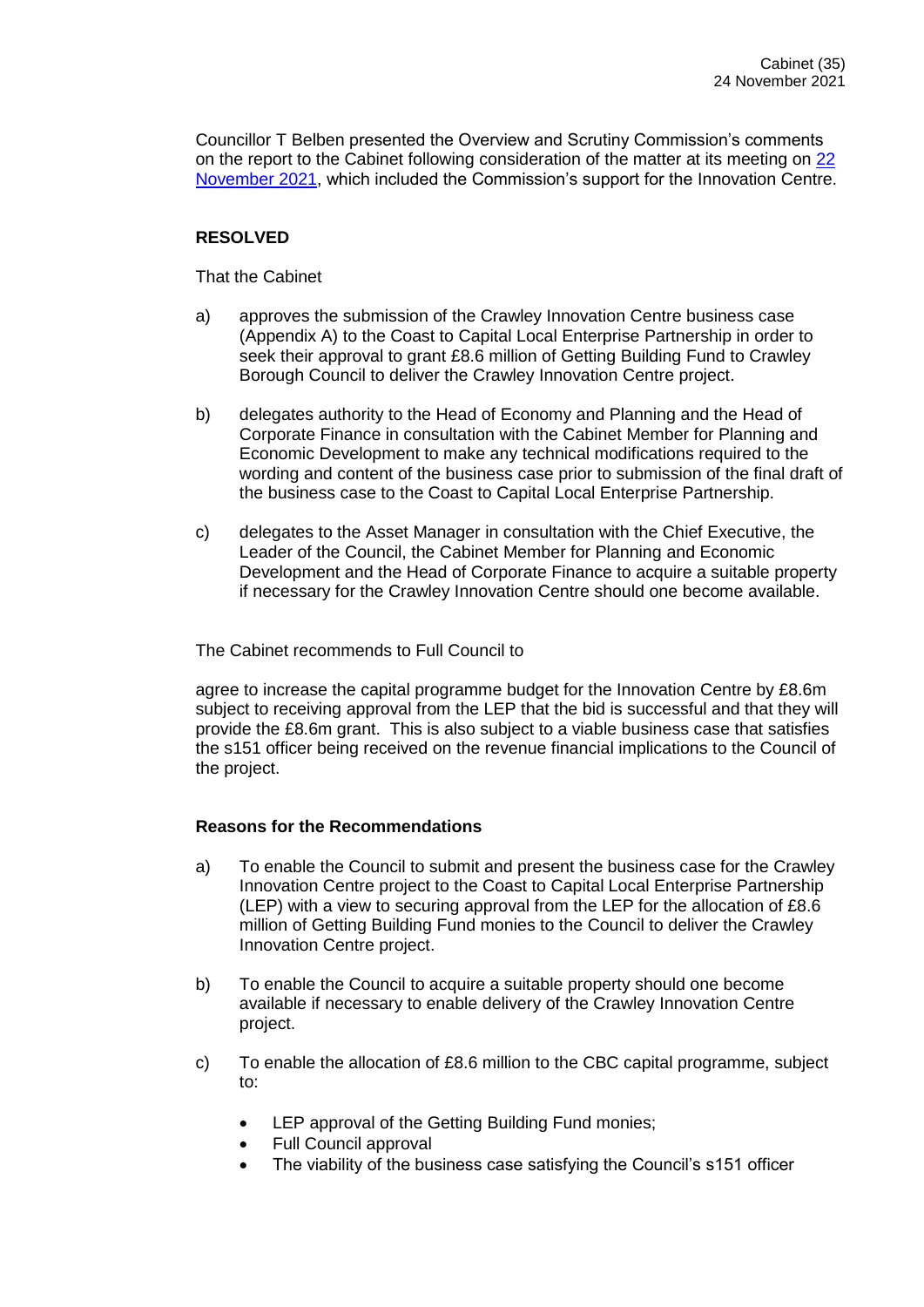# **16. Acquisition of Properties for Temporary Accommodation**

*Exempt Paragraph 3 Information relating to the financial or business affairs of any particular person (including the authority holding that information)*

The Cabinet Member for Housing presented report SHAP/84. The report requested Cabinet to approve the delegation to progress with making an offer for the acquisition of properties currently available on the market for the purposes of providing temporary accommodation.

#### **RESOLVED**

That the Cabinet delegates authority for the negotiation, approval and completion of all relevant legal documentation to complete the proposed purchase as described in Section 6 below, to the Head of Strategic Housing Services, Head of Legal, Governance and HR and Head of Corporate Finance, in consultation with the Leader of the Council and the Cabinet Member for Housing. *(Generic Delegations 2 & 3 will be used to enact this recommendation)*

#### **Reasons for the Recommendations**

The Covid pandemic and the current economic climate has fuelled what is already a high demand on the homelessness service. In responding to this demand the Council has been forced to resort to some of the most expensive forms of temporary accommodation, such as bed and breakfast, commercial hotels and other forms of nightly paid accommodation.

Expanding the portfolio of Council owned temporary accommodation through the acquisition of properties will help alleviate some of these pressures.

#### **17. CBC Parking Services Agreement with NHS Property Services Ltd**

Exempt Paragraphs 3 & 5

- *Information relating to the financial or business affairs of any particular person (including the authority holding that information)*

- *Information in respect of which a claim to legal professional privilege could be maintained in legal proceedings.*

The Cabinet Member for Environmental Services and Sustainability presented report HCS/35. The report requested approval to update and renew the current agreement and processes with regard to CBC Parking Services and Crawley Hospital car park.

#### **RESOLVED**

That the Cabinet

a) approves in principle the negotiation and securement of an agreement with NHS Property Services Ltd for CBC Parking Services to continue the operation and enforcement of the Off Street Parking Order (OSPO) at Crawley Hospital Car Park.